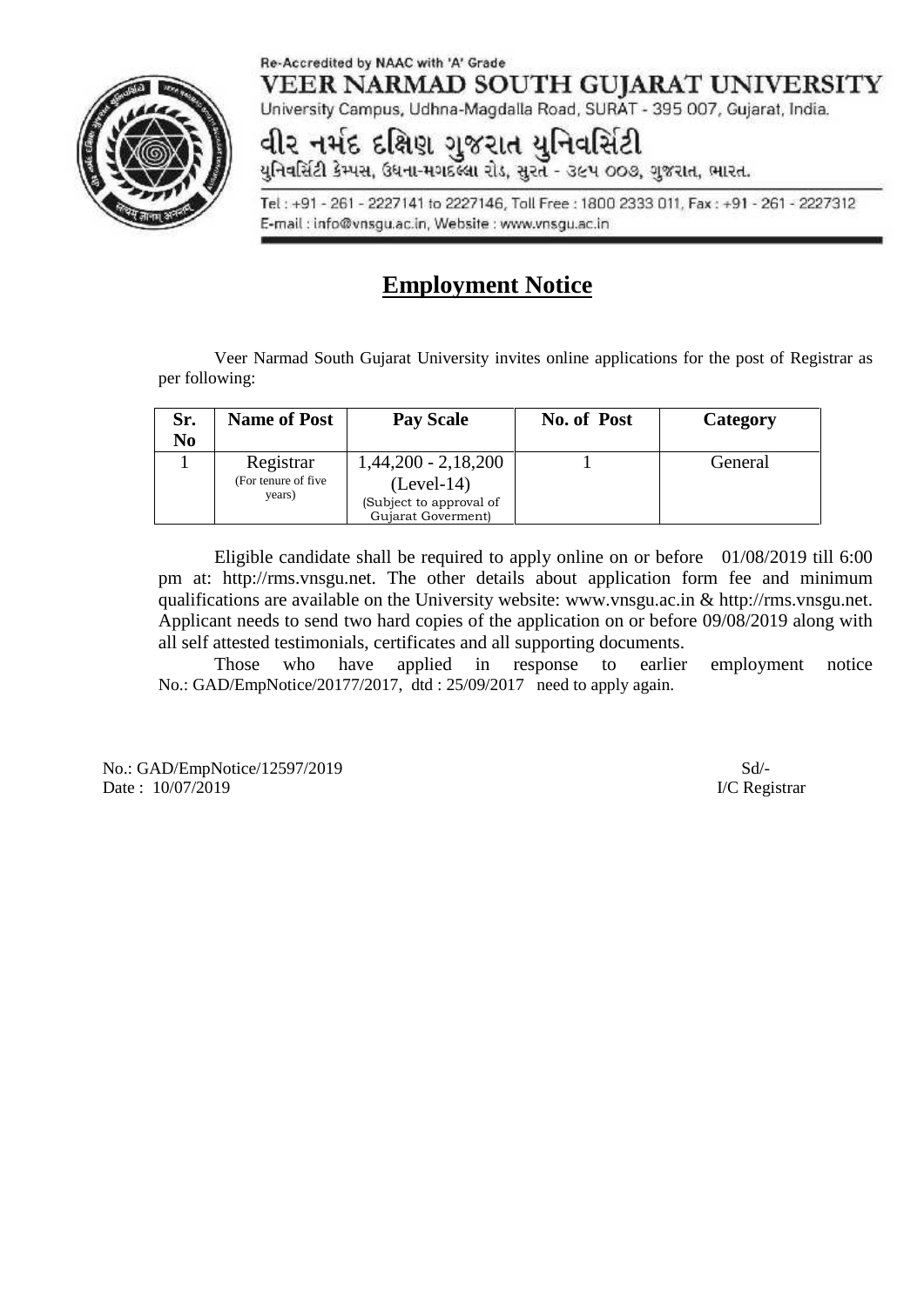# **Employment Notice No.GAD/EmpNotice/12597/2019, Date:\_10/07/2019 Minimum Qualifications for the post of Registrar**

| • Name of Post   | Registrar                                  |
|------------------|--------------------------------------------|
| • Number of Post | $1$ (one)                                  |
| • Category       | General                                    |
| • Pay Scale      | Rs. $1,44,200 - 2,18,200$ (Level-14)       |
|                  | (Subject to approval of Gujarat Goverment) |

- Qualification :
	- 1. A Master's Degree with at least 55% of the marks or its equivalent grade of 'B' in the UGC seven point scale.
	- 2. At least 15 years' of experience as Assistant Professor in the AGP of Rs.7000 and above or with 8 years of service in the AGP of Rs.8000 and above including as Associate Professor along with experience in educational administration,

# **OR**

2. Comparable experience in research establishment and / or other Institutions of higher education,

# **OR**

- 2. 15 years' of administrative experience of which 8 years shall be as Deputy Registrar or in an equivalent post.
- 3. At the time of appointment selected candidate possesses a certificate of basic knowledge of computer application of any institute as per resolution No. CRR- 10-2007-120320-G5, dt. 13/08/2008 and dt.18/03/2016 of General Administrative Department, Gandhinagar.

Age limit: 57 Years (At the time of appointment).

Tenure & other condition of this post is as per Govt. of Gujrat Education Departments's Resolution No. PGR-1208-3662-Part File/KH-2 Dt. 22-11-2018.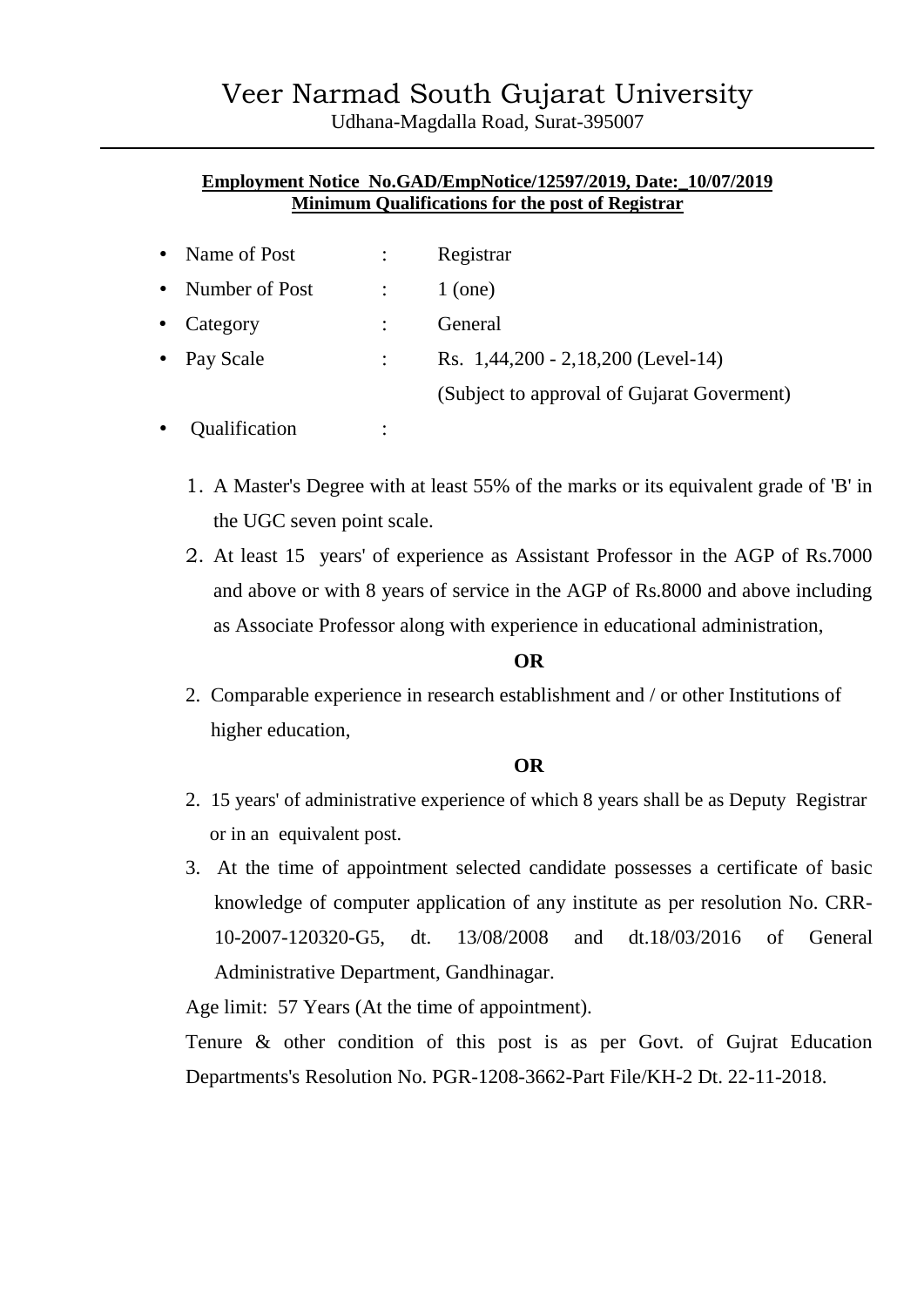**Udhana-Magdalla Road, Surat-395007.**

# **General instructions for the Post of Registrar**

# **Employment Notice No.GAD/EmpNotice/12597/2019, Date:10/07/2019**

- 1. The appointment of the selected candidate for the said post is on tenure of five years from the grants of state government and shall be subject to the conditions laid down by the state government / university from time to time.
- 2. Applicants must submit the application through online recruitment portal at http://rms.vnsgu.net on or before **dt.01/08/2019 till 6:00 pm** and must upload the necessary documents with the online application.
- **3. Applicant has to get printout of the application submitted online and need to submit copy of printout of the application along with necessary certificates and testimonial in two sets by Speed Post or Register Ad only to The Registrar, Veer Narmad South Gujarat University, University Campus, Udhna-Magdalla Road, Surat- 395007. The envelope should be superscripted with "Application for the post of ……………….." so as to reach The Registrar, Veer Narmad South Gujarat University, University Campus, Udhna-Magdalla Road, Surat- 395 007 on or before dt.09/08/2019. Applications received after the due date will be liable to be disregarded. The University will not be responsible for postal delay, if any.**
- 4. Applicants who are employed must forward their applications through their employer, direct application shall not be considered.
- 5. Applicants who are already in service should apply through their present employer. However due to any unavoidable circumstances, if the application through proper channel is likely to be delayed then an advance copy along with required application fee may be sent on or before the due date. Persons employed after making application in response to this advertisement should bring "NO OBJECTION CERTIFICATE" at the time of interview from their employers.
- 6. The application fee for candidate of General category is Rs.500/- whereas candidate of SC/ST/SEBC/PH/EWS are exempted from payment of fees on submission of necessary valid caste/non creamy layer/PH/EWS etc certificate issued by competent authority with application form. Application fee will not be refunded once the form has been submitted by the applicant.
- 7. Any change in address mentioned in the application form should be communicated in written to The Registrar, Veer Narmad South Gujarat University, University Campus, Udhna-Magdalla Road, Surat- 395007.
- 8. Incomplete applications will not be considered.
- 9. Candidates are advised to satisfy themselves before applying that they possess the prescribed qualifications. No inquiry asking for advices as to eligibility will be entertained.
- 10. Candidates called for interview shall have to appear for interview at their own cost.
- 11. Canvassing direct or indirect will be a disqualification.
- 12. The University reserves the right to fill in or to postpone the decision to fill in or not to fill in this post.
- **13. Any additional qualifications, experience, number of papers published, honors and other achievements gained by the candidate during the period between the last date of application and the date of conducting the interview shall not be taken into consideration.**
- 14. A candidate who provides incorrect or false information or suppresses material information will be disqualified and if appointed, will be liable to be dismissed.
- 15. The appointment of the candidate shall be subject to the conditions of service rules for the University employees as may be amended from time to time.
- 16. **Candidate has to submit conversion table from CGPA to percentage in case of marksheet with CGPA without fail.**
- 17. Candidates need to visit university website **www.vnsgu.ac.in** and **http://rms.vnsgu.net** regularly for updates.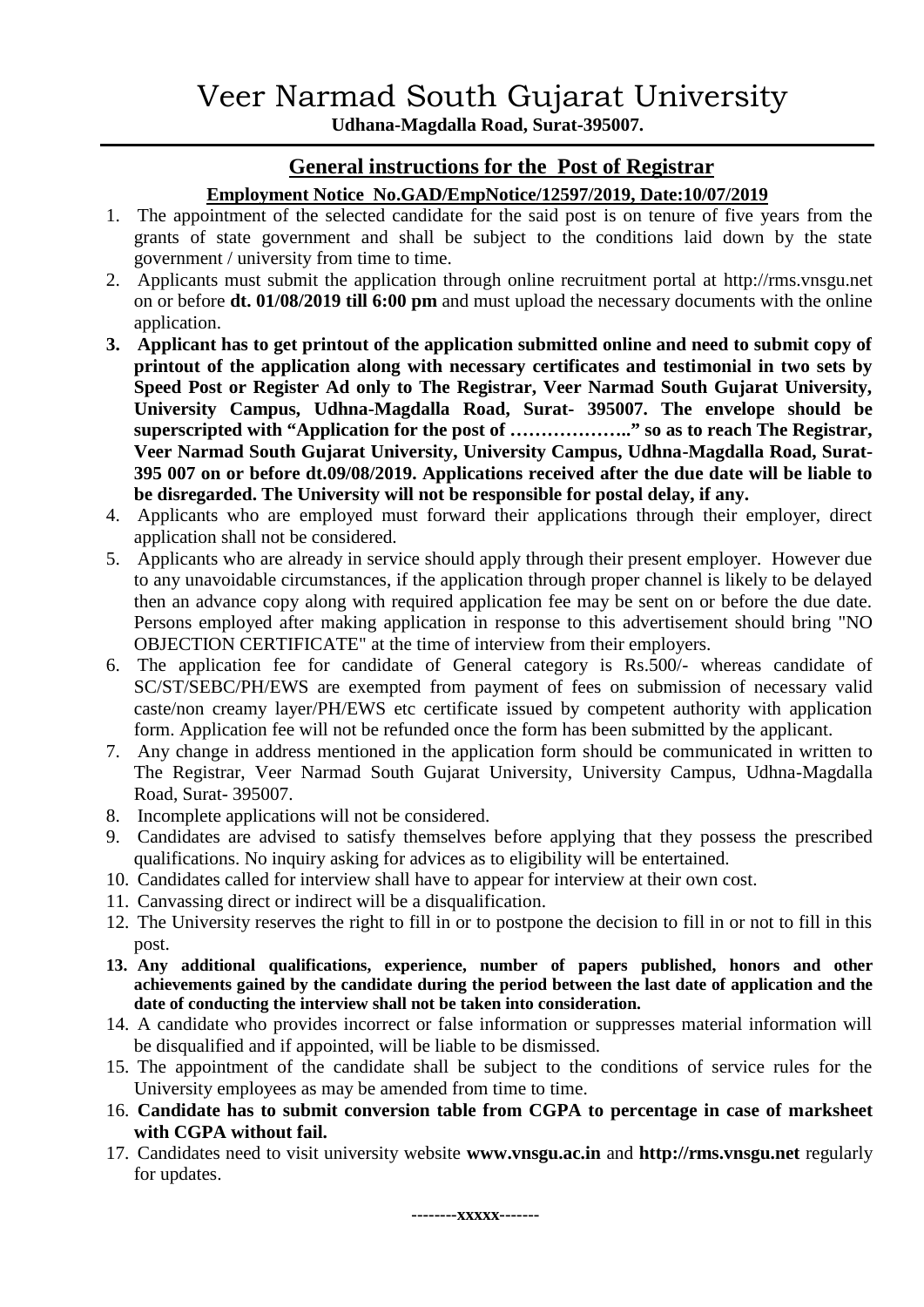$TUSIQ - R$ 

રાજચની શિક્ષણ વિભાગ ઠેઠળની સરકારી સુનિવર્સિટીઓમાં સ્છસ્ટ્રારની જગ્યાઓ સુ.છ.સી.ના લાચકાતના ધોરણે ભરવા બાબત.

ગુજરાત સરકાર. शिक्षाण विભाग. પરિપત્ર ક્રમોક:પગર વિર૦૯/૩૬૬ર/પાર્ટ ફાઇલ/ખ-ર ચચિલાલય ગાંધીનગર dl. *૨૨/૧૧/૨૦૧૮* 

વંચાણે લીધા:

 $\overline{(\equiv)}$ 

 $(9)$  सिक्षण विलागमा ता.१९.०५.२०१५मा ठ२ाव ड्यांड: पगर/५२०८/३९९२/ખ.

- (२) गलर्मेण्ड ऱ्योड छलिड्याला मिलिस्ट्री स्पोड हुमल रिसोर्स डेवलोयमेल्ट डीपार्टमेल्ट ओड हारार गो मुझे मुक्त कु-२००८को पुरुष हो किऽ००८ पनि पर्यानि गोय प्रविद्यालय
- (3) શ્રિક્ષણ વિભાગના તા.૧૮.૦૮.૨૦૧૭ના ઠરાવ ક્રમાંક: પગર/૧૨૦૮/૩૬૬૨/પાર્ટ ફાઇલ/ખ-૨

(४) विजिश्ट्री ओह ह्युमन रिश्मेर्श डेवैसपमेल्ट डीयाईमेल्टली ता.०२.११.१६८८लो पत्र हमांड, । १०-

## પરિપત્ર

Plan Denn don Dide appeal ground and next el 2093 exector વખતોવખતના કારાદાશી ઘડાયેલ છે. હરેક યુનિવર્સિટી એકટની જેગવાઈ મુજબ "રછરદ્રાર "ને સુનિવર્સિટીના અધિકારી તરીકે એકટમાં આગેલ કરી જગ્યા ગંજુર શચેલ છે. શિક્ષણ વિભાગ ફેંકળની દરેક સરકારી યુનિવર્સિટીમાં રજીરસારની જન્યા મંજૂર શયા બાદ વંચાણે લીધેલ કમાંક(૧) અને કમાંક(૩)ના ઠરાવશી રછરટ્રારની જગ્યાના લાથકાત શુજી સી. દ્વારા નિયત થયેલ લાયકાત મુજબ રાખવાની રહેશે તથા અને વખતો વખત તેમાં જે સુરક્ષિ શાય તે લાગુ પાડવાના રહેશે તે મુજબ રછસ્ટ્રારની જગ્યા ભરવા શરતોને આધીન મંબુની આપણામાં આવેલ છે. રાજરાની યુનિવર્સિટીઓ ખાતે ૨૭૭૨ટ્રારની ખાલી જગ્યાઓ સીધી ભરતી નિનાણુક આપવાની કાર્ચવાહી કરવામાં આવે તેમજ આવી નિમણુંક માટે પ્રવર્તમાન સૂચનાઓ/નીતિ નિચમોનું ચુસ્તપણે પાલન કરવામાં આવે તે सुनिश्चित કरवा ४साता नीचे मुक्लनी जालती अनुसंबुति अर्थवाही डरवा सर्वदित तक्षामने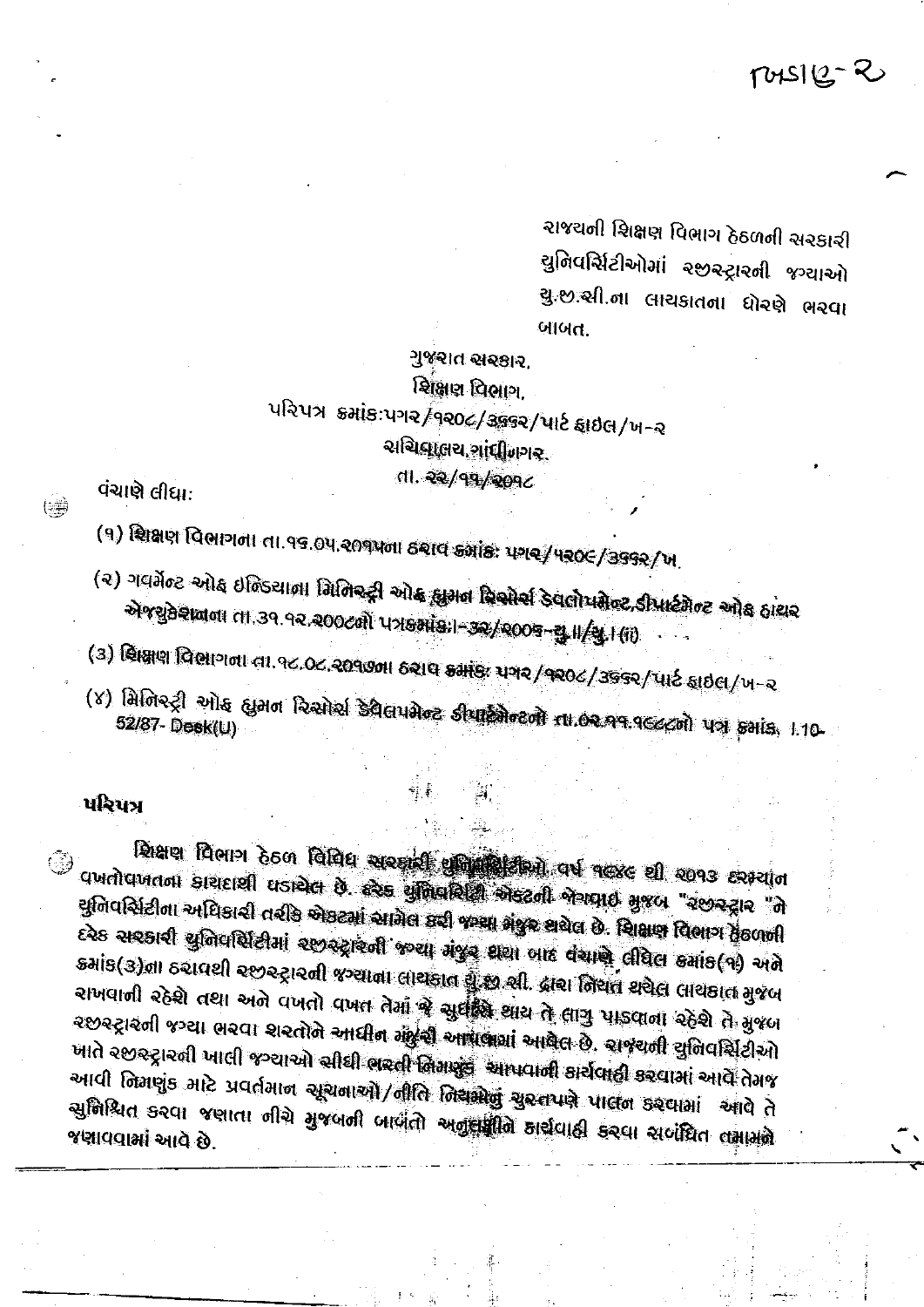१. વંચાણે લીધેલ ક્રમાંક(3)ના શિક્ષણ વિભાગના તા.૧૮.૦૮.૨૦૧૭ના ઠરવિથી શિક્ષણ વિભાગના<sup>ં</sup>મે નિચંત્રણ ઠેઠળની દરેક સરકારી ચુનિવર્સિટીઓમાં મંજૂર કરવામાં આવેલ રજીસ્ટ્રારની જગા પર રાજચના પગાર ધોરણ રૂા. ૩૭૪૦૦-૬૭૦૦૦ ગ્રેડ પે ૧૦૦૦૦/- માં નિમણૂક આપવાની રહેશે

ર વંચાણે લીધેલ આમુખ-૪ના મિનિસ્ટ્રી ઓફ હ્યુમન રિસોર્સ ડેવલોપમેન્ટ ડીપાર્ટમેન્ટના તા.0ર.૧૧.૧૯૮૮૪ના પત્રના ફકરા નં.૨(v) માં નીચે મુજબ જણાવાચું છે.

The appointment of Registars, Controller of Examination and Finance Officers  $2(N)$ should be on the basis of direct recruitment for a tenure of five years, which can be renewed for similar terms.

આ સૂચના મુજબ oપ વર્ષના સગરાગાળા માટે સરકારી ચુનિવર્સિટીઓમાં મંજુર કરવામાં આવેલી રજીરુટારની જગ્યા પર નિમણુંક આપવાની રહેશે અને તે નિમણુંક તેટલી જ સમયમર્થાદા માટે લંબાવી શકાશે.આવી આવી સમયમર્યાદા લંબાવવા માટે જરૂરી જસ્ટીફ્રીકેશન સાથે શિક્ષણ विભ्रागते दृश्णास्त डश्यानी २ठेशे अने विभागनी मंथुरी मेणे त्यारयाह निमधुड़नी मर्याहा લંબાવવાના ઠુકમો કરી શકાશે.

3. पंचाणे सीधेस झांड(४)ना MHRD ता.39/92/2006 ना पत्र अन्यये युनिवर्सिटी जाते રજિસ્ટ્રારની ખાલી જગ્યા પર નિમણૂક માટેની લાયકાત નીચે મુજબ ઠરાવવામાં આવેલ છે:

## (1) Registrar/Finance Officer/Controller of Examinations

(∰)

☺

١

The existing minimum qualifications for direct recruitment to the  $(b)$ post of Registrar and equivalent posts shall continue, namely, a Master's Degree with at least 55% of the marks or its equivalent grade of 'B' in the UGC 7 point scale. Experience required for the posts of Registrars and equivalent shall be

at least 15 years' of experience as Assistant Professor in the  $\left( i\right)$ AGP of  $\overline{*}7000$  and above or with 8 years' of service in the AGP of ₹ 8000 and above including as Associate Professor along with experience in educational administration

OR.

 $(ii)$ Comparable experience in research establishment and/or other institutions of higher education,

OR.

15 years' of administrative experience of which 8 years  $(iii)$ shall be as Deputy Registrar or an equivalent posts,

 $(c)$ The age of superannuation, as at present, shall continue to be 62(sixty two) years of Registrar and equivalent posts.

ઉકત મુજબના ધોરણોનું ચૂસ્તપણે પાલન કરવામાં તે સુનિશ્ચિત કરવાની વિશેષ તકેદારી રાખવાની રહેશે.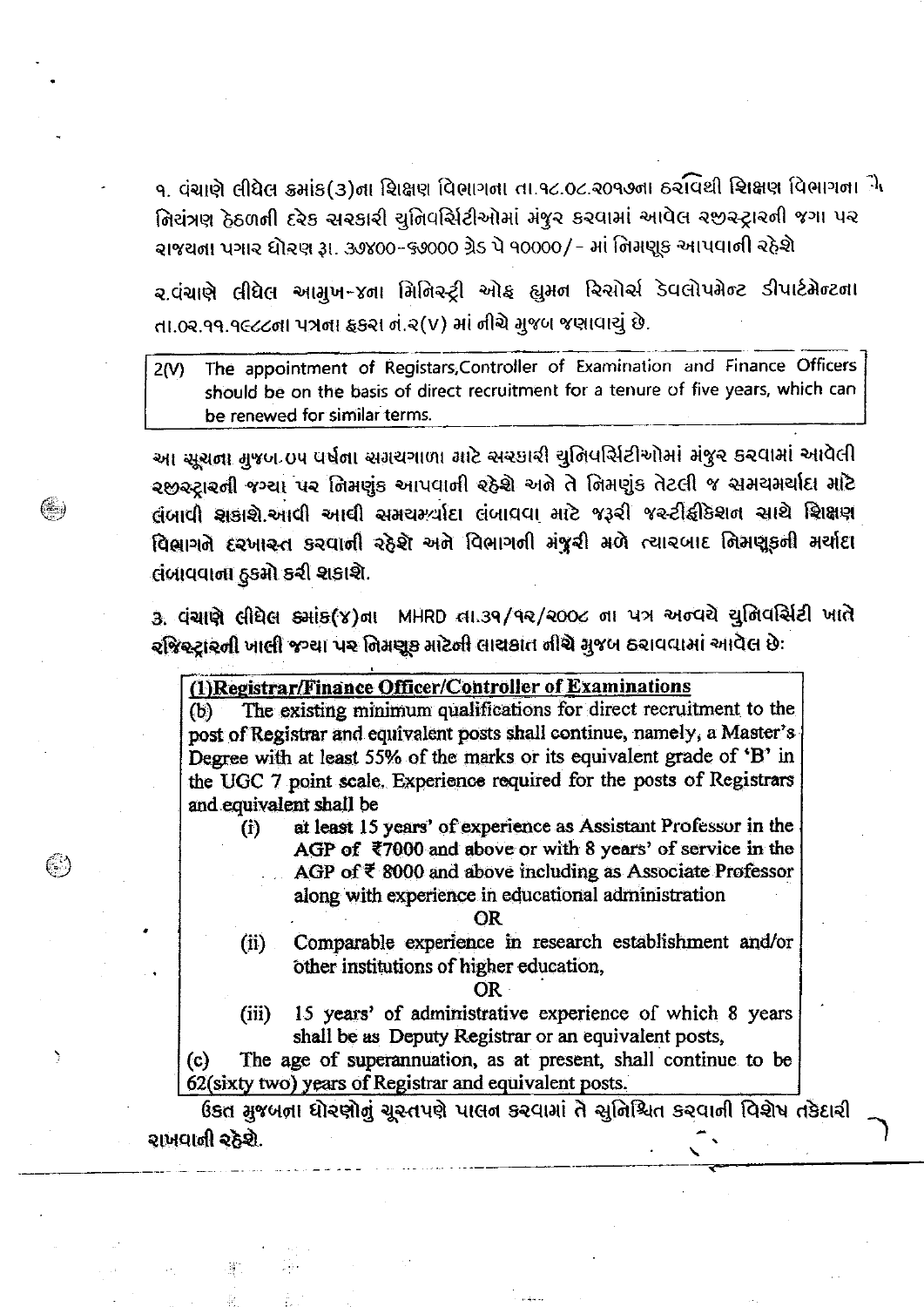૨૭૨ટ્રા૨૦ી જગા પ૨૦ી નિમણૂંક પ (પાંચ) વર્ષની મુદતની ઠોઇ. ૫૭ વર્ષની ઉપલી વચ મર્ચાદાથી ઓછી વય મર્યાદા રાખી ઠોચ તો રનેરચ્યુટરામાં સુધારો કરવાની કાર્ચવાઠી સત્વરે કરવાની રહેશે.  $\mathbf{u}$ 

રાજચના શિક્ષણ વિભાગ ઠેઠળની દરેક ચુનિવર્સિટીઓએ ગવર્મેન્ટ ઓફ ઇન્ડિયાના મિનસ્ટ્રી ઓ<sub>ર્લ</sub> .<br>ह्युमन रीसोर्स डेवलोपमेन्ट डीपार्टमेन्ट ओह हायर सेन्न्युडेशनना ता.उ१.१२.२००८ना पत्र मां न्न्यावेल યું.છ.સી.ની લાચકાતનું તથા આ વિભાગાન તા.૧૮.૦૭.૨૦૧૭ના સરખા ક્યાંકના ઠરાવનું ચુસ્તપણે પાલન<sup>ે</sup> કરવાનું રહેશે.

ચાજરાતી દરેક યુનિવર્સિટીએ યુ.છ.સી. મુજબની ઠરાવેલ લાચકાત ધરાવતા ન ઠોચ તેવા<sub>ં</sub> ઉત્તેદવારની રજિસ્ટ્રારની જગ્યા ઉપર નિમણૂક કરવામાં આવી હોવાનું કોઇપણ તબક્કે દચાન ઉપર આવશે તો તેવી તિમજૂક ૨૯ ક૨વાની રહેશે. વધુમાં ઠ૨ાવેલી લાચકાત ક૨તાં ઓછી લાચકાત ઘરાવતા ઉગ્રેદવાઓ પચાંદગી તેમજ તિમણૂક બદલ જવાબદાર અધિકારી સામે કાર્યવાહી કરવાની રહેશે અને કોર્ટ કેસ વગેરે જેવા<sup>ં</sup> જે કોઈ પ્રશ્ન ઉપસ્થિત થશે તે માટે જે તે ચુનિવર્સિટીની જવાબદારી રહેશે.

રજિસ્ટ્રારની ખાલી જગ્યાઓ પર નિયમિત નિમણૂક કરવા માટે બહોલી પ્રસિદ્ધી આપીને તે Ý. જગ્યાઓ ભરવા માટે યુનિવર્સિટીઓએ સદાન પ્રચત્નો કરવાના રહેશે.

**રજિસ્ટ્રારની જગ્યા પર નિમણૂક માટેના ઉમેદવારોની લાયકાતો સંબંધે સ્ટેચ્યુટમાં સુધારા** Ĉ. अख्यानी આવશ્ચકતા જણાય તો તેવા સુધારા કરીને સરકારશ્રીની મંજુરી મેળવવાની થતી હોય તેવી મંજુરી મેલવી લેવાની રહેશે.

રજિસ્ટ્રારાની જગ્યા પરની નિમણૂક અંગેની પસંદગી પ્રક્રિયા પુર્ણ કર્યા બાદ યુનિવર્સિટીએ શિક્ષણ  $\epsilon$ विवागती पुर्व मंथुली मेजदीते तिमधूड अंगेता ४३२ी हुडमो डरवाता २ठेशे. आवा हुडमोमां तमाम શ્વરતોનું ચયાર્થ નિરૂપણ કરવાનું રહેશે અને નિમણૂક ઠુકમની નકલ બણ અર્થે શિક્ષણ વિભાગને અશૂક ્રી<br>'મોકલવાની રહેશે.

ગુજરાતના રાજયપાલથીના દુકમંથી અને તેમના નામે.

Takes

(પકેશ ઠાકોર) ઉપસચિવ શિક્ષણ વિભાગ

 $\mathcal{A}$ ।

Υ.

9.

e

વામદાર રાજસપાલશ્રીના અગ્રસચિવક્ષી, રાજભવન, માંધીનગર.

માંશ મુખ્યમંત્રીશ્રીના અગ્ર સચિવશ્રી, સ્વર્ણિમ સંકુ<u>લ પર સચિવાલય, માંદીનગર</u>

આંગ ન મીચી (શિક્ષણ)ના અંગત સચિવશ્રી, ર વર્ણિમ સંકુલ-૧, સચિવાલય,ગાંધીનગર,